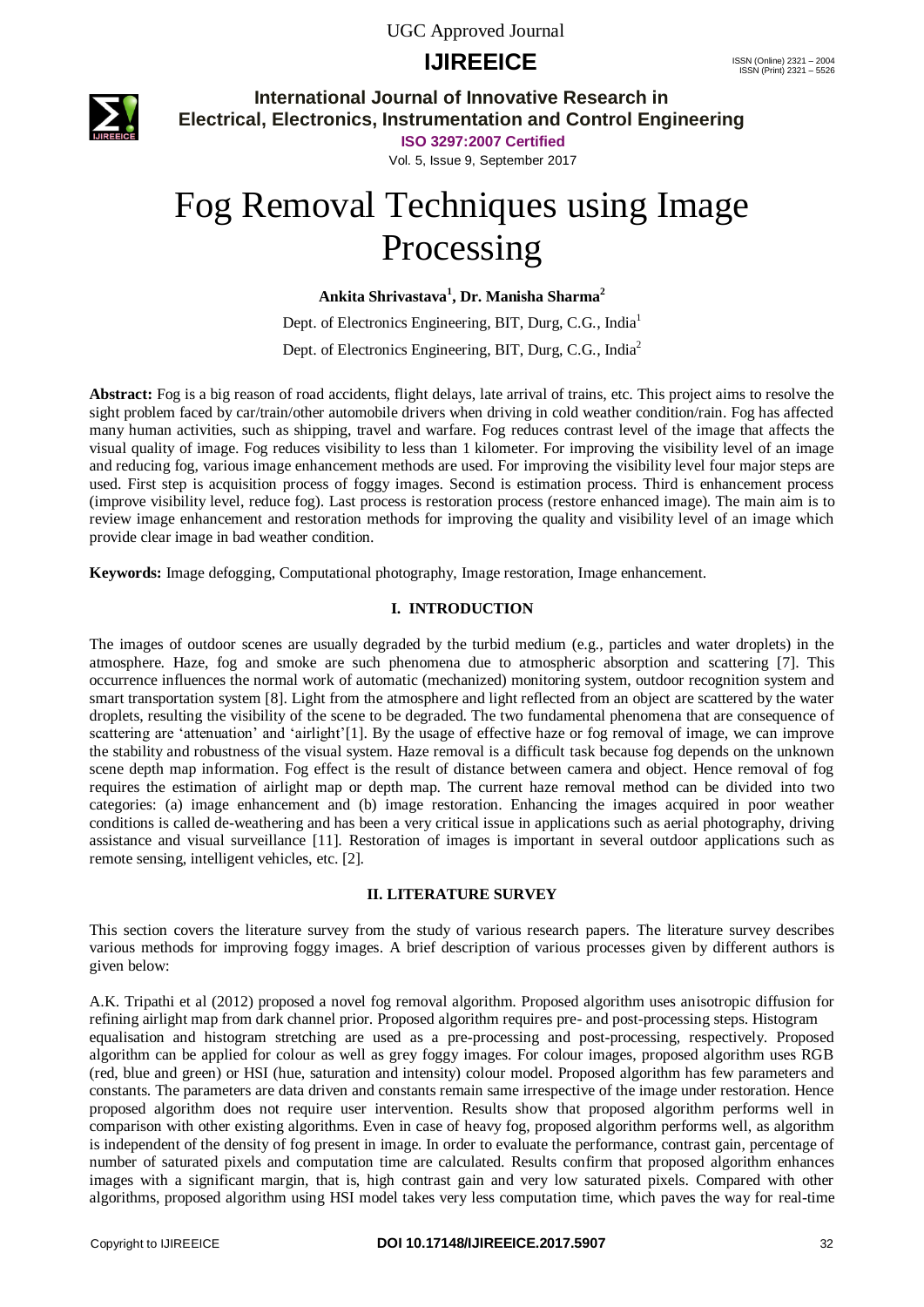# **IJIREEICE** ISSN (Online)  $2321 - 2004$ <br>
ISSN (Print)  $2321 - 2004$



### **International Journal of Innovative Research in Electrical, Electronics, Instrumentation and Control Engineering**

**ISO 3297:2007 Certified**

Vol. 5, Issue 9, September 2017

implementation. Proposed algorithm can be used as a pre-processing for various algorithms such as object detection, tracking and segmentation.

Cosmin Ancuti et al (2013) introduced an alternative single-image based strategy that is able to accurately dehaze images using only the original degraded information. However, in contrast to existing techniques, they built their approach on a fusion strategy. They are the first to demonstrate the utility and effectiveness of a fusion-based technique for dehazing on a single degraded image. The main concept behind their fusion based technique is that they derive two input images from the original input with the aim of recovering the visibility for each region of the scene in at least one of them. Additionally, the fusion enhancement technique estimates for each pixel the desirable perceptual based qualities (called weight maps) that controls the contribution of each input to the final result. In order to derive the images that fulfill the visibility assumptions required for the fusion process, they analyze the optical model for this type of degradation. Their technique has several advantages over previous single image dehazing methods. First, their approach performs an effective per-pixel computation, different from the majority of the previous methods. A proper per-pixel strategy reduces the amount of artifacts, since patch based methods have some limitations due to the assumption of constant airlight in every patch. In general, the assumptions made by patch-based techniques do not hold, and therefore additional post processing steps are required. Secondly, since they do not estimate the depth (transmission) map, the complexity of their approach is lower than most of the previous strategies. Finally, their technique performs faster which makes it suitable for real-time applications.

Ding Meng et al (2015) presented the haze removal which actually considers de-hazing and defogging. From the optics perspective, single-image haze removal is a method that is used to remove atmospheric scattering from a single image containing haze or fog. The algorithm estimates the transmission map by computing the mean vector L2-norm of the sample window to replace two minimization filters and reduces computational complexity. Meanwhile, considering the lack of a color ellipsoid model with depth discontinuity, the proposed algorithm uses a guidance filter to optimize and refine the transmission map **t**. This paper also improves clear image restoration to directly obtain a clear image with adequate brightness.When compared with the transmission maps estimated using the dark channel method, the proposed method does not require two minimum filters. The improved image restoration process directly recovers a clear image with enough brightness, therefore the author do not need to increase the exposure of the recovered image for display.

Ekta Chauhan et al (2016) presented a novel algorithm for fog or haze removal purpose with combination of edge enhancement method, color enhancement method, adjustable Wiener filter and also estimates the haze-factor from single image through using an adjustable empirical function without manual input constraint for efficient outcomes. Based on the analysis of atmospheric scattering models and statistics of vrious outdoor images, for foggy images, the author discover that the value highest and lowest in color channels tends to be the atmospheric light value.

Fan-Chieh Cheng et al (2015) proposed a linear time airlight estimation algorithm based on color analysis. In general, airlight estimation can be performed by manual and automatic methods. The manual method directly defines image regions affected by airlight, but it is inapplicable for realistic application due to frequent interruption. In contrast, the automatic methods are more convenient. Compared to the previous methods that only focus on luminance estimation, the proposed method estimates the color probability in YcbCr space to select candidates of the representative fog pixels for airlight computation. According to qualitative evaluation by visual inspection, quantitative assessment using FSIM metric, Big-O notation, and execution time estimation, they have verified that their proposed method is more effective than the compared methods and has very low computation cost.

Jyoti Sahu et al (2012) proposed an effective fog-free methodology to remove fog from input image. In this method, firstly, the original image is converted from RGB to YCbCr. Secondly, compute the intensity component of the YCbCr image and key observation of the all pixels of the image. Most local patches in fog-free outdoor images contain some pixels which have very low intensities in at least one color channel. Using this methodology with the fog image, the author can directly estimate the local white balancing of the image, global white balancing of the image, median of the image and mean of the image. After getting all above details, the author applied an original image and finally show the fog free image. The proposed algorithm of the article is an efficient and reliable choice for fog removing from the color image and also useful in hue preserving contrast enhancement of colored images.

Kaiming He et al (2011) proposed a novel prior-dark channel prior-for single image haze removal. The dark channel prior is based on the statistics of outdoor haze-free images. They found that, in most of the local regions which do not cover the sky, some pixels (called dark pixels) very often have very low intensity in at least one color (RGB) channel.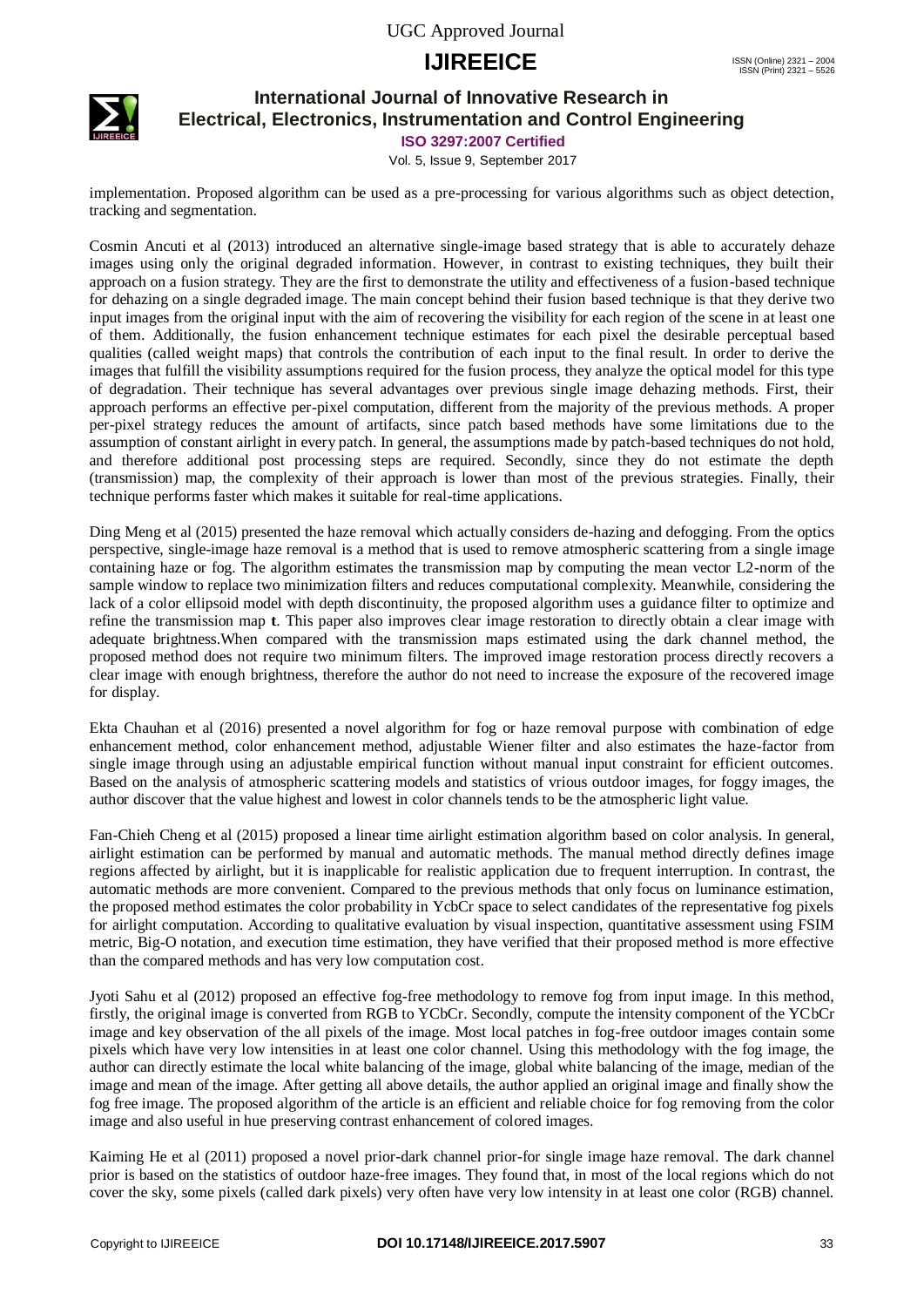# **IJIREEICE** ISSN (Online)  $2321 - 2004$ <br>
ISSN (Print)  $2321 - 2004$



### **International Journal of Innovative Research in Electrical, Electronics, Instrumentation and Control Engineering**

**ISO 3297:2007 Certified**

Vol. 5, Issue 9, September 2017

In hazy images, the intensity of these dark pixels in that channel is mainly contributed by the airlight. Therefore, these dark pixels can directly provide an accurate estimation of the haze transmission. Combining a haze imaging model and a soft matting interpolation method, we can recover a high-quality haze free image and produce a good depth map. Their approach is physically valid and is able to handle distant objects in heavily hazy images. They do not rely on significant variance of transmission or surface shading.

Qingsong Zhu et al (2015) proposed a novel color attenuation prior for single image dehazing. This simple and powerful prior can help to create a linear model for the scene depth of the hazy image. By learning the parameters of the linear model with a supervised learning method, the bridge between the hazy image and its corresponding depth map is built effectively. With the recovered depth information, they can easily remove the haze from a single hazy image. The efficiency of this dehazing method is dramatically high and the dehazing effectiveness is also superior to that of prevailing dehazing algorithms.

By creating a linear model for the scene depth of the hazy image with this simple but powerful prior and learning the parameters of the model using a supervised learning method, the depth information can be well recovered. By means of the depth map obtained by the proposed method, the scene radiance of the hazy image can be recovered easily.

T.L. Economopoulos et al (2010) introduces a novel method for contrast enhancement, based on the theory of the Partitioned Iterated Function System (PIFS). The aim of a PIFS is to find parts of an umage that are similar to other, properly transformed (scaled-down, flipped, rotated, sheared, etc.)pa rts. The objective of the proposed algorithm is to provide strong contrast enhancement, by increasing the mean contrast measurement of the enhanced image, without affecting the information stored in the original image. The performance of the proposed algorithm has been compared against three other methods for image enhancement: the Linear and Cubic Unsharp Masking techniques, the Contrast Limited Adaptive Histogram Equalization approach and the Local Range Modification method. Qualitative and quantitative comparative results show advantageous performance of the proposed, PIFS-based, contrast enhancement algorithm. After quantitative and qualitative analysis of the proposed algorithm, it was shown that it is able to increase the mean contrast of the enhanced image, thus achieving quite high mean contrast gain over the original image. The introduced PIFS algorithm proved to be quite tolerant in the presence of noise, as it was capable to increase the contrast gain of the test images without amplifying the noise, in terms of PSNR. The PIFS model has been extensively used in image compression, due to the scalability it provides.

Yuan-Kai Wang et al (2014) proposed a multiscale depth fusion (MDF) method with local Markov regularization to recover fog images with only one single foggy image as input. The MDF method employs the Markov random field (MRF) to blend multi-level details of chromaticity priors. A stochastic relation between fog priors and depth map is first linearly modeled, and a new random field called inhomogeneous Laplacian-Markov random field (ILMRF) with the energy model incorporating the fog priors is proposed for the estimation of depth map. The ILMRF adaptively fuses the fog priors from multiscale filtering results according to local regularization. The defog method first estimates the depth map and airlight, then applies the atmospheric scattering model to restore scene reflectance. The estimation of depth map is an iterated algorithm consisting of the alternate optimization of the two variables in the ATL potential: a line field variable for adaptive control and a base potential variable to regularize smoothness. Maximum likelihood scheme for the initialization and parameter estimation of the algorithm is applied to improve the efficiency of the iteration. The estimation of airlight utilizes the fused depth map with a smooth constraint to find fog-opaque regions that help compute more accurate atmospheric luminance.

#### **III. CONCLUSION**

Fog due to dust, smoke and other dry particles reduces visibility for distant regions by causing a distinctive gray hue in the captured images. Fog or Haze elimination is difficult because the fog is dependent on the indefinite depth information. Haze removal methods have become more useful for many computer vision applications. All the dehazing methods useful for surveillance, intelligent vehicles, for remote sensing and under water imaging, etc. Fog removal algorithms are used to improve the visual quality of an image, which is affected by light scattering through haze particles. This paper presents various simple and faster defogging methods used in the field of image processing techniques, through which fog can be estimated from the captured foggy images.

#### **ACKNOWLEDGEMENT**

I would like to give my sincere gratitude to my guide **Dr. Manisha Sharma** for her guidance and support for completion of this work.